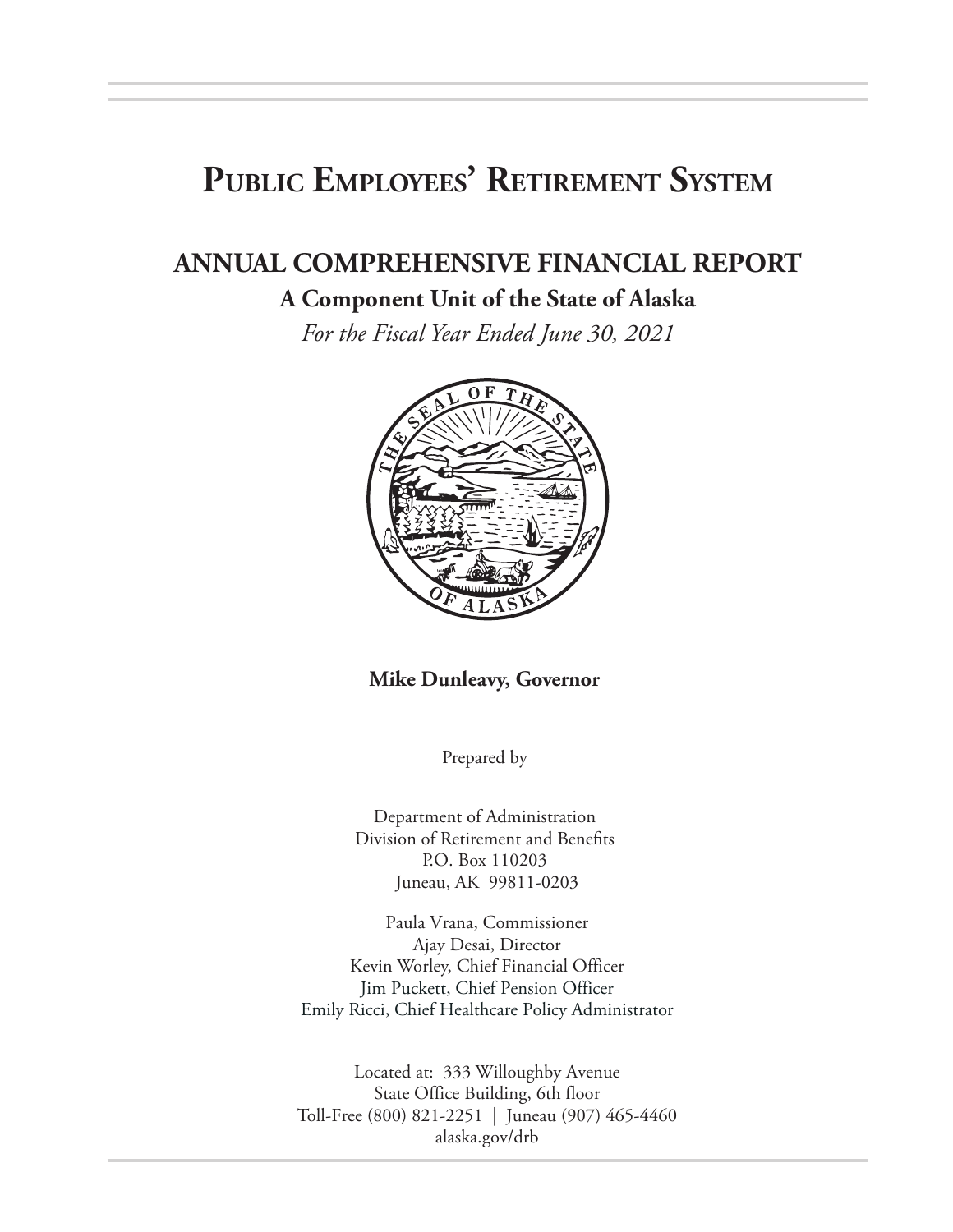

*The Alaska Department of Administration complies with Title II of the 1990 Americans with Disabilities Act (ADA). This publication is available in alternative communication formats upon request. To make necessary arrangements, contact the ADA Coordinator for the Division of Retirement and Benefits, at (907) 465-4460 or contact the TDD for the hearing impaired at (907) 465-2805.*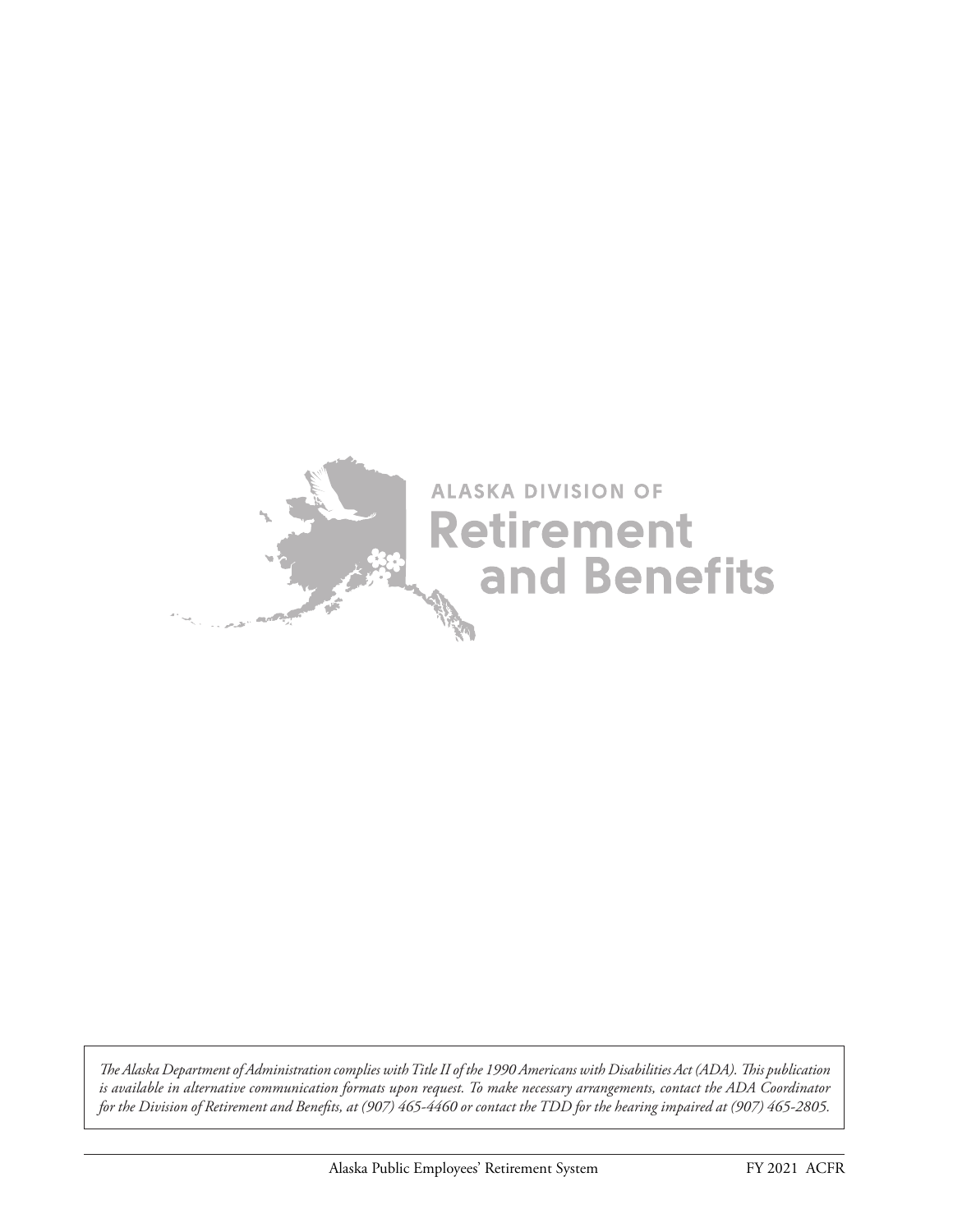### **INTRODUCTORY SECTION**

| Public Pension Coordinating Council Public Pension Standards Award For Funding and Administration. 7           |  |
|----------------------------------------------------------------------------------------------------------------|--|
|                                                                                                                |  |
|                                                                                                                |  |
|                                                                                                                |  |
| <b>FINANCIAL SECTION</b>                                                                                       |  |
| Independent Auditors' Report (and according to the control of the control of the control of the control of the |  |
|                                                                                                                |  |
| <b>Basic Financial Statements</b>                                                                              |  |
|                                                                                                                |  |
|                                                                                                                |  |
| Notes To Financial Statements - An Integral Part of the Basic Financial Statements                             |  |
|                                                                                                                |  |
|                                                                                                                |  |
|                                                                                                                |  |
|                                                                                                                |  |
|                                                                                                                |  |
|                                                                                                                |  |
|                                                                                                                |  |
|                                                                                                                |  |
|                                                                                                                |  |
| <b>Required Supplementary Information (Unaudited)</b>                                                          |  |
| Schedule of Changes in Employer Net Pension Liability and Related Ratios - Defined Benefit Pension Plan 50     |  |
| Schedule of Employer and Nonemployer Contributions - Defined Benefit Pension Plan 51                           |  |
|                                                                                                                |  |
| Schedule of Changes in Employer Net OPEB Liability and Related Ratios -                                        |  |
|                                                                                                                |  |
| Schedule of Employer and Nonemployer Contributions - Alaska Retiree Healthcare Trust Plan 54                   |  |
|                                                                                                                |  |
| Schedule of Changes in Employer Net OPEB Liability and Related Ratios -                                        |  |
|                                                                                                                |  |
| Schedule of Employer and Nonemployer Contributions - Occupational Death and Disability Plan 57                 |  |
|                                                                                                                |  |
| Schedule of Changes in Employer Net OPEB Liability and Related Ratios - Retiree Medical Plan  59               |  |
|                                                                                                                |  |
|                                                                                                                |  |
| Notes to Required Supplementary Information                                                                    |  |
|                                                                                                                |  |
| Note 2 – Changes in Actuarial Assumptions, Methods, and Benefits Since the Prior Valuation 73                  |  |
| <b>Supplemental Schedules</b>                                                                                  |  |
|                                                                                                                |  |
|                                                                                                                |  |